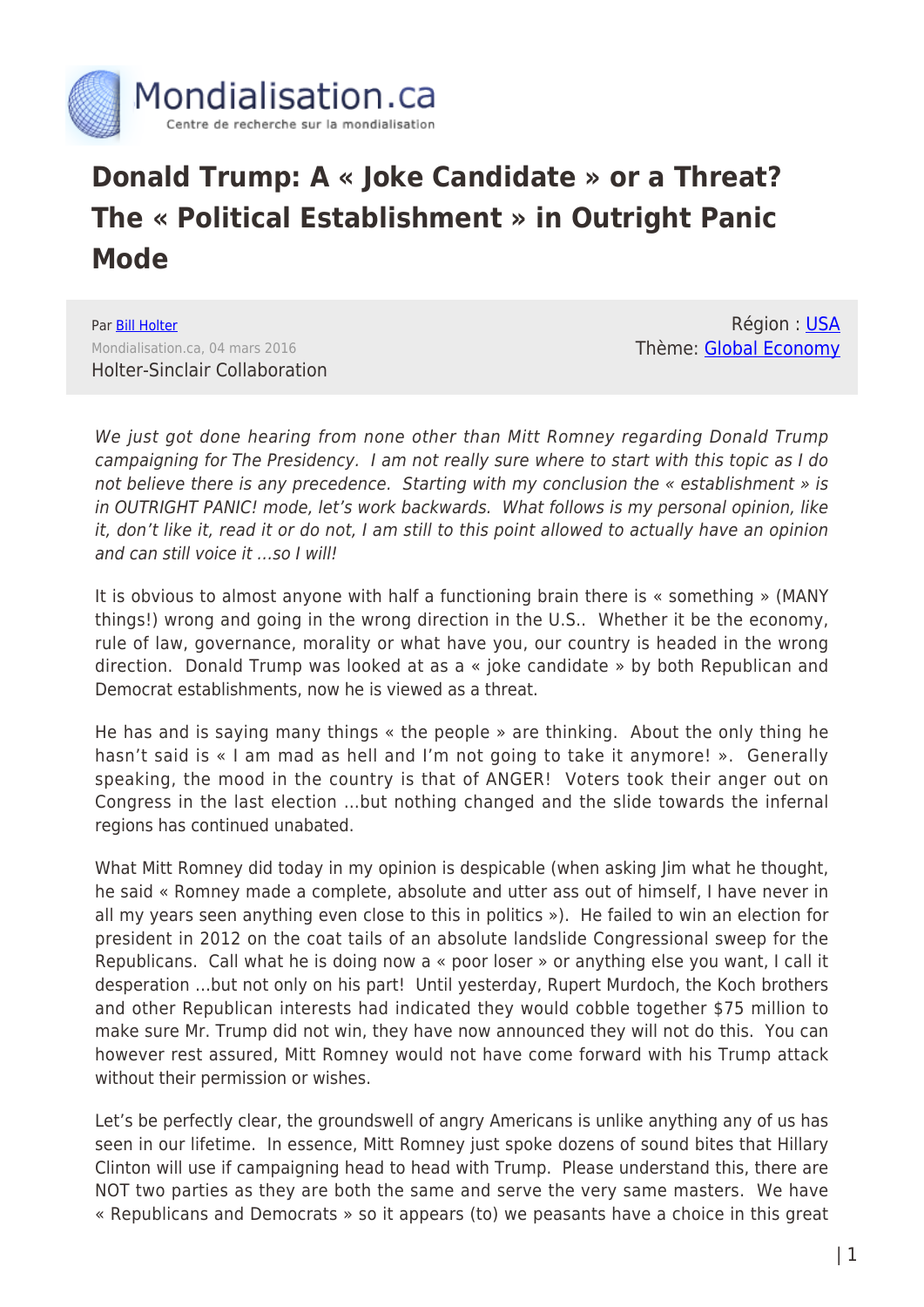thing called democracy. Without a doubt we have only one choice and that is to vote for « their candidate ». If Mitt Romney's speech today did not open your eyes to this reality, I don't know what will!

You see, Donald Trump is an absolute threat to the status quo.

The « status quo » being a country that is being milked and a treasury being bilked as hard as possible. Any « outsider » who comes in and interrupts this process is just plain bad for « profits »! I have privately said for at least 4-5 months that there is zero chance Mr. Trump will become president. It is my opinion if he gets close, he could be assassinated and the blame will go on some guy with « three names ». I hope I am wrong on this.

Our country is on the verge of collapse in so many different areas. If you look at gold as a barometer, it is now speaking to you. After a two month rise it should have corrected but has not. If you look at the COT numbers, gold should already have been slaughtered by \$100 or more, it hasn't. I believe gold is rising for one (or all) of a half dozen or more reasons. War, derivatives, debasement, China's bid to value gold fairly via their own exchange, a « truth bomb » being dropped or whatever.

As you know by my past writings, I fully expect some sort of truth bomb to be dropped that pulls the rug out from under the dollar and thus the financial system in the West. The « truth » can be any one or all topics. Does the West have any gold of substance left? False flags or real terrorism? Is the West bankrupt financially? Is « it » real or is it fraud? No autopsy? Birth certificate? 911? I would even say since there are paper trails to almost all finance, do we have a Congress bought and paid for? Which brokers were involved? Audit the Fed? The Treasury?

The bottom line is this, the whole thing is a PONZI scheme and people are beginning to sense this, what if a « truth bomb » proved this either directly …or indirectly by making it fall?

To finish, Donald Trump poses a huge risk to the « establishment » and as of yesterday the only outsider left in the field. I will not be surprised if Mitt Romney's outburst of panic actually gathers more support for Mr. Trump even from Democrats.

Please do not get me wrong, I am not doing a « yay rah rah Donald » here but he is the only one pointing to the problems the establishment has created.

Now, the establishment sees him to be a very credible problem for THEM! The Irish bookies paid out on bets yesterday to those who bet on Trump as the Republican candidate. I would not have done this because desperate people do desperate things and the « establishment » has now shown their hand of pure desperation!

Standing watch,

Bill Holter Holter-Sinclair collaboration Comments welcome, [bholter@hotmail.com](mailto:bholter@hotmail.com)

La source originale de cet article est Holter-Sinclair Collaboration Copyright © [Bill Holter,](https://www.mondialisation.ca/author/holter) Holter-Sinclair Collaboration, 2016